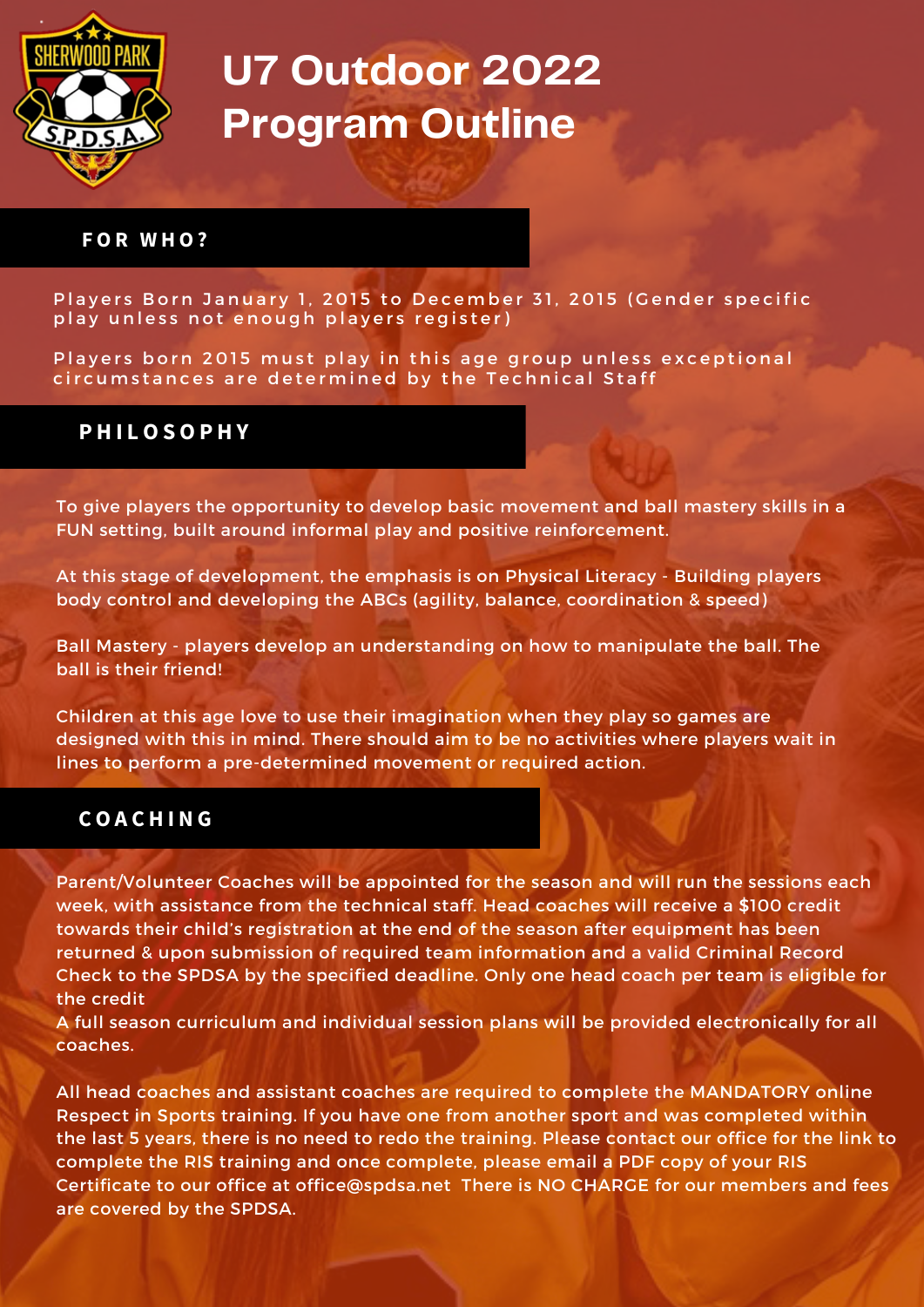

# **U7 Outdoor 2022 Program Outline**

## **C O A C H I N G C O N T .**

The best qualities of a coach for this age player are,

- Patience.
- Good Humor.
- A willingness to see the world through a child's eyes and speak their language.

One weekly session will be led by a Master Coach from the SPDSA Technical Department. The other weekly session will be run by the volunteer coach (session plans will be provided) Planting the seed of passion for soccer is the most important goal in this age group. All players must be active during activities and equal amounts of playing time given during fun games and 3 v 3 games.

### **P R O G R A M S T R U C T U R E**

The program is structured following the Canada Soccer and FIFA Preferred Training Model. In this approach, each training session is built around 4 activity station's that the players move through at regular intervals.

The 4 stations focus on, Fundamental Movement/Coordination, Soccer Technique, 1v1 games, and Small Sided Games. Addressing all 4 of these at each session will help develop well-rounded young players with a foundation in physical literacy, solid soccer skills and, ideally, an enduring love for the game.

#### $F$ **IELD SET UP**

Two teams set their 20x30 yard fields up next to each other. They go through the first three activities then play the other team in the 3v3 game (1/2 the players from each team play on each field against ½ the players from the other team).

Each session is 60 minutes in length, with three activities of 10 minutes each (Fundamental Movement/Coordination, Soccer Technique, and 1v1 games) in 1 area of the field, followed by a 25-minute 3v3 game against another team.